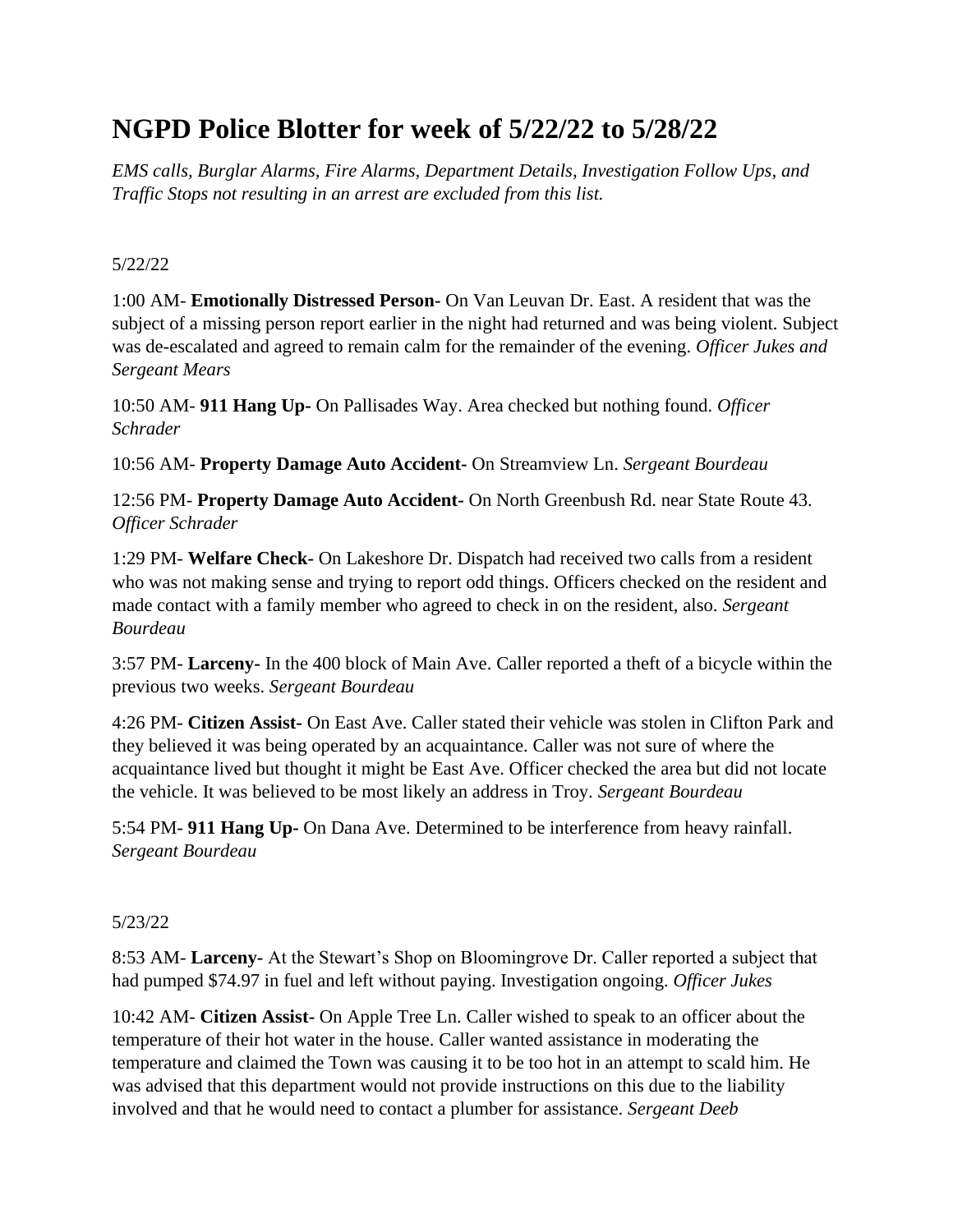3:24 PM- **Hazardous Situation-** On Reynolds Rd. at Snyder's Lake Rd. Caller reported that a tractor trailer had pulled down power lines. Defreestville Fire Dept. responded and determined that it was a cable line and posed no threat. *Officer Gray*

4:40 PM- **Hazardous Situation-** On North Greenbush Rd. near Route Fore Golf Center. Officer stopped out with what appeared to be a disabled vehicle. Subject stated they were just pulled over to use the phone and didn't need any assistance. *Officer Gray*

8:24 PM- **Harassment-** On Arden Ln. Caller stated someone visiting their neighbor threatened them with a pellet gun. Officers checked the area and determined that the subject had already left. Charges declined. *Officers Peasley and Gray*

8:42 PM- **Suspicious Person-** North Greenbush Rd. near Bloomingrove Dr. Caller reported seeing a male exit a vehicle in traffic and run towards Taco Bell. Caller stated a female got out of the passenger seat, ran around to the driver's side, and leaned into the window holding a hammer. Caller was unsure what happened after that as they left the area. Officers checked the area but couldn't locate the male or the vehicle. *Officers Peasley and Gray*

9:05 PM- **Assist Other Agency-** Whiteview Rd. at Cameron Rd. Rensselaer County Sheriff's Office requested assistance with a traffic stop. *Officers Gray and Peasley*

### 5/24/22

12:23 AM- **Arrest-** Seth Sharpe, of Rensselaer, had been located by Troy PD and turned over to this agency on an outstanding bench warrant for failing to appear on previous charges of Petit Larceny, Resisting Arrest, Criminal Possession of Stolen Property 5<sup>th</sup> degree, and Obstructing Governmental Administration  $2<sup>nd</sup>$  degree which were the result of a theft investigation at Hannaford on March 25<sup>th</sup>, 2022. Per a judge, he was given an appearance ticket to return to court at a later date. *Officer Giddings*

12:40 AM- **Unwanted Guest-** In the 100 block of Winter St. Ext. Caller stated an acquaintance had shown up drunk, was banging on the door, and was wandering in the yard at the time of the call. Rensselaer County Sheriff's Office assisted. Officers located the subject and a courtesy transport was given to an address in Troy. *Sergeant Mears*

6:36 AM- **Property Damage Auto Accident-** On Peck Rd. near Aries View Rd. *Sergeant Mears*

11:23 AM- **Dispute-** At McDonald's. Caller reported a loud argument between a male and a female in the rear parking lot. Officers located all parties and interviewed them. All agreed it was just a verbal altercation and no assistance was needed. Parties separated. *Sergeant Mears and Officer Peasley*

1:00 PM- **Suspicious Vehicle-** On Mammoth Spring Rd. at Higgins Rd. Caller reported a vehicle in the area of the construction site. Officer located the vehicle and determined it had broken down. Driver stated he could fix it and be gone shortly. *Officer Peasley*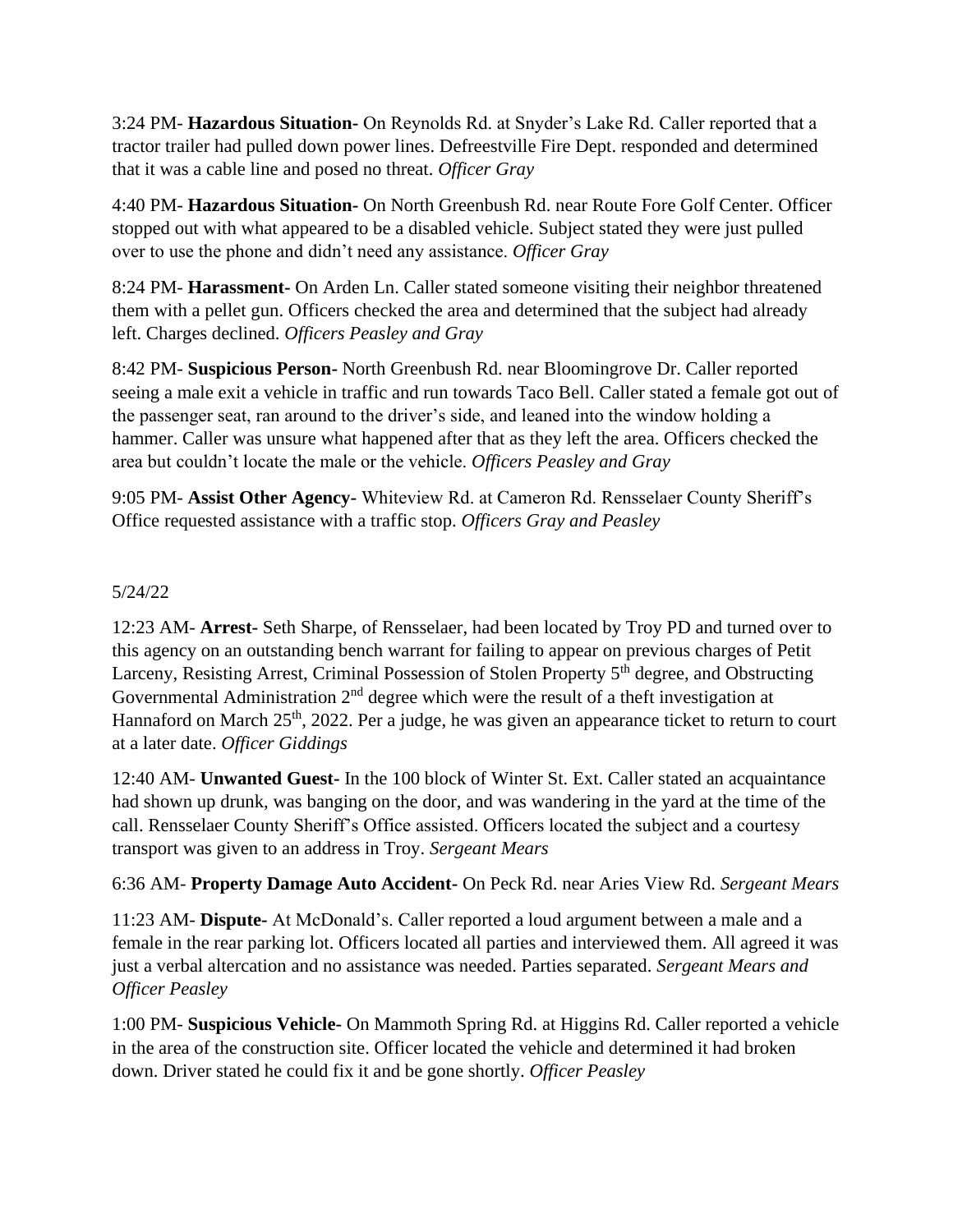2:24 PM- **Arrest-** Sabrina Lacoy, of Rensselaer, was arrested during an investigation of theft at Home Depot. Staff reported that Lacoy had gone through the self checkout and paid for some items but had left the store without paying for \$250 worth of merchandise. Officers took her into custody and it was determined that she was the subject of another active larceny investigation. In that case, on May 23rd, 2022, staff at Home Depot identified Lacoy as having taken at least \$74 worth of merchandise. Lacoy was charged with two counts of Petit Larceny, a misdemeanor. She was released to return to court at a later date. *Investigations and arrest by Officer Peasley with assistance from Sergeant Mears*

2:39 PM- **Suspicious Person-** On Crestwood Ln. Caller reported a female on their property who was measuring things. Officer located the female who stated she was with an insurance company and had been trying to get a hold of the residents. All checked okay. *Sergeant Deeb*

2:51 PM- **911 Hang Up-** At the CVS Pharmacy on Main Ave. Determined to be an issue with the fax machine. *Sergeant Deeb*

4:32 PM- **Hazardous Situation-** On Whiteview Rd. at State Route 150. Officer stopped out with a disabled vehicle. They had help on the way and officer agreed to check back in a short while. *Officer Schrader*

4:50 PM- **Larceny-** At Family Dollar. Staff reported a male entered the store with no bags and asked to use the rest room. Shortly afterward, he exited the store with a cart containing two bags full of merchandise that he hadn't paid for. Investigation ongoing. *Sergeant Bourdeau*

4:51 PM- **Fraud-** At Home Depot. Staff reported subjects in the store attempting to pay for merchandise using counterfeit currency. The subjects were arguing with the cashier at the time of call. Upon officers arriving, it was learned that the subjects had already left. Investigation ongoing. *Officer Fleming and Sergeant Bourdeau*

8:11 PM- **Domestic Dispute-** On North Greenbush Rd. near Cooley Motors. Several calls were received for a male and female arguing on the side of the road. Officers located them and determined they were not arguing but were lost. Directions were given. *Officers Fleming, Schrader, and Gray*

# 5/25/22

5:43 AM- **Unwanted Guest**- In the 100 block of Winter St. Ext. The same caller from the previous night reported that the subject had returned again and was sleeping in the back of the caller's truck. Officers located the subject and another courtesy transport was given to an address in Troy. The subject was advised not to return to that address or charges would be pursued. *Officers Giddings and Gray*

9:33 AM- **Harassment-** In the 200 block of North Greenbush Rd. Caller reported receiving multiple threatening phone calls from a past client. Officer made contact with the subject and advised them to cease all contact. *Officer Gervais*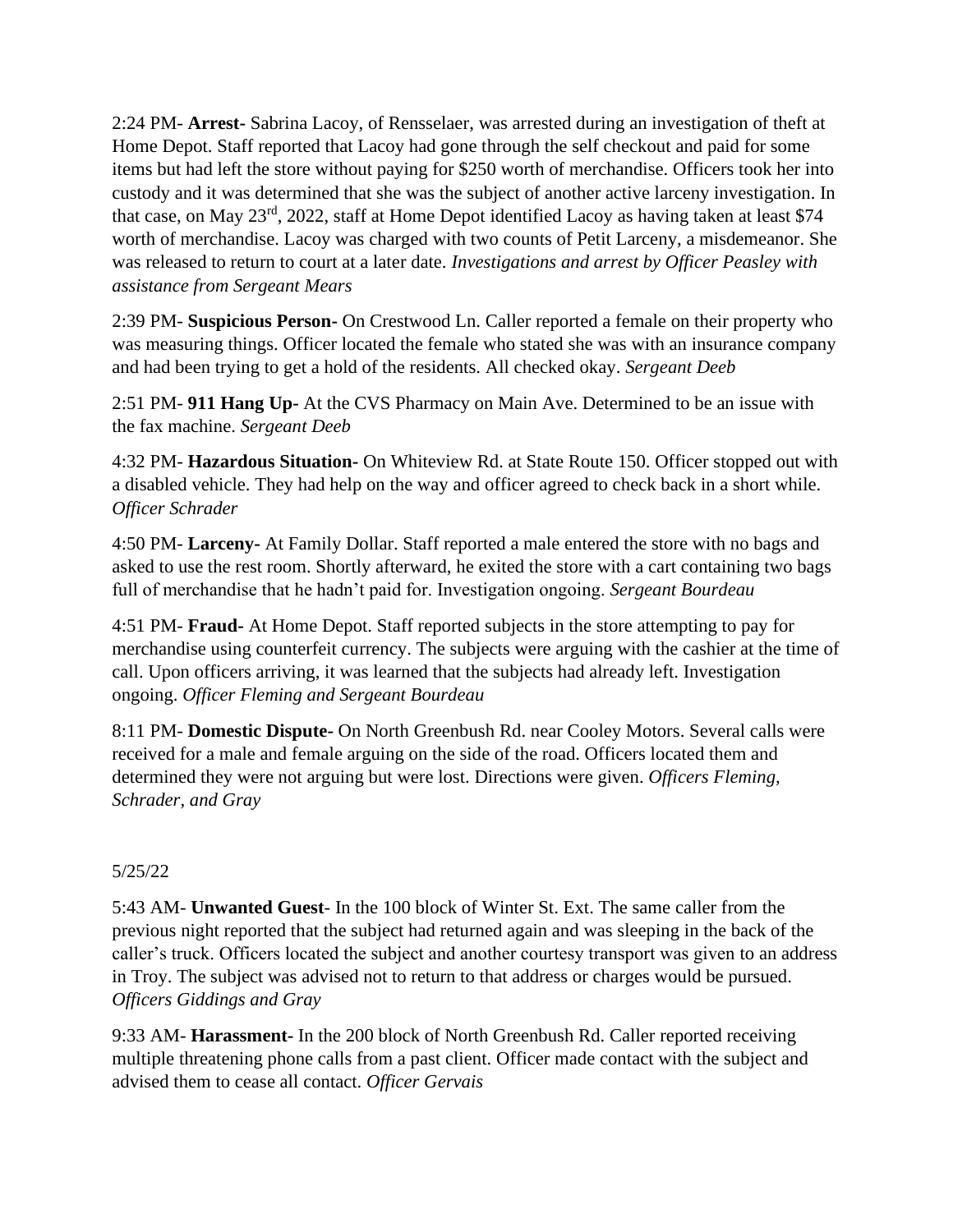10:23 AM- **Arrest-** Christopher Vejvoda, of North Greenbush, was arrested following an investigation into an assault where it was discovered that he had been patronizing a prostitute. See press release dated May 25<sup>th</sup>, 2022 for further details. Vejvoda was charged with Patronizing a Prostitute 3rd degree, a misdemeanor, and released to return to court at a later date. *Officers Peasley and Gervais, Sergeant Deeb, and Detective Walsh*.

11:14 AM- **Arrest-** Abigail Henderson, of Albany, was arrested in connection to the previous arrest entry. See press release dated May  $25<sup>th</sup>$ , 2022 for further details. Rensselaer County Sheriff's Office assisted in the apprehension. Henderson was charged with Prostitution, Criminal Possession of a Controlled Substance 7<sup>th</sup> degree, and Possession of a Hypodermic Instrument, all misdemeanors. Henderson was released to return to court at a later date. *Officers Peasley, Gervais, Sergeant Deeb, and Detective Walsh*

11:21 AM**- Illegal Dumping-** On Peck Rd. Caller reported an ongoing issue of illegal dumping on their property. Caller had installed cameras and was able to identify a vehicle that had done it that morning. Contact was made with the registered owner of the vehicle involved, who lives in Ballston Spa, and they agreed to return to clean it up. Shortly after, the subject did return and cleaned up all they had dumped. Such dumping is subject to heavy fines but the property owner just wished for it to be cleaned this time. Subject was advised of this. *Dispatcher Crosier and Officer Schrader*

1:01 PM- **Welfare Check-** On Main Ave. Caller stated they had water coming through their ceiling from the upstairs apartment and hadn't seen that neighbor all day. Officers checked the apartment with the landlord and determined a sink was plugged up and left running by the tenant. All checked okay. *Detective Walsh and Officer Gervais*

1:26 PM- **Animal Problem-** In the 200 block of Geiser Rd. Caller reported a fox that was disoriented and clearly sick. Officer euthanized the animal. *Officer Peasley*

5:43 PM- **Larceny-** At the Stewart's Shop on Glenmore Rd. Staff reported a subject that had pumped \$49.61 in fuel and left without paying. Investigation ongoing. *Officer Gray*

6:13 PM- **Hazardous Situation-** On Williams Rd. near Twin Town Little League. Caller reported a tree that had uprooted and was leaning towards the roadway. Officer determined the tree was wedged against another tree and posed no danger, even if it did fall. *Officer Gray*

9:15 PM- **Assist Other Agency-** In the Shoppes at Greenbush Plaza parking lot. Officer stopped out with a New York State Police unit on a traffic stop. *Officer Gray*

#### 5/26/22

01:33 AM- **Fire-** On Bloomingrove Dr. at Washington Ave. Ext. Caller reported visible fire on the front of a building. Officers located the fire and determined that the house was unoccupied. Defreestville and Wynantskill Fire Departments responded and stopped the fire before it spread beyond the front door area of the building. Cause of the fire remains under investigation. *Officer Jukes and Sergeant Mears*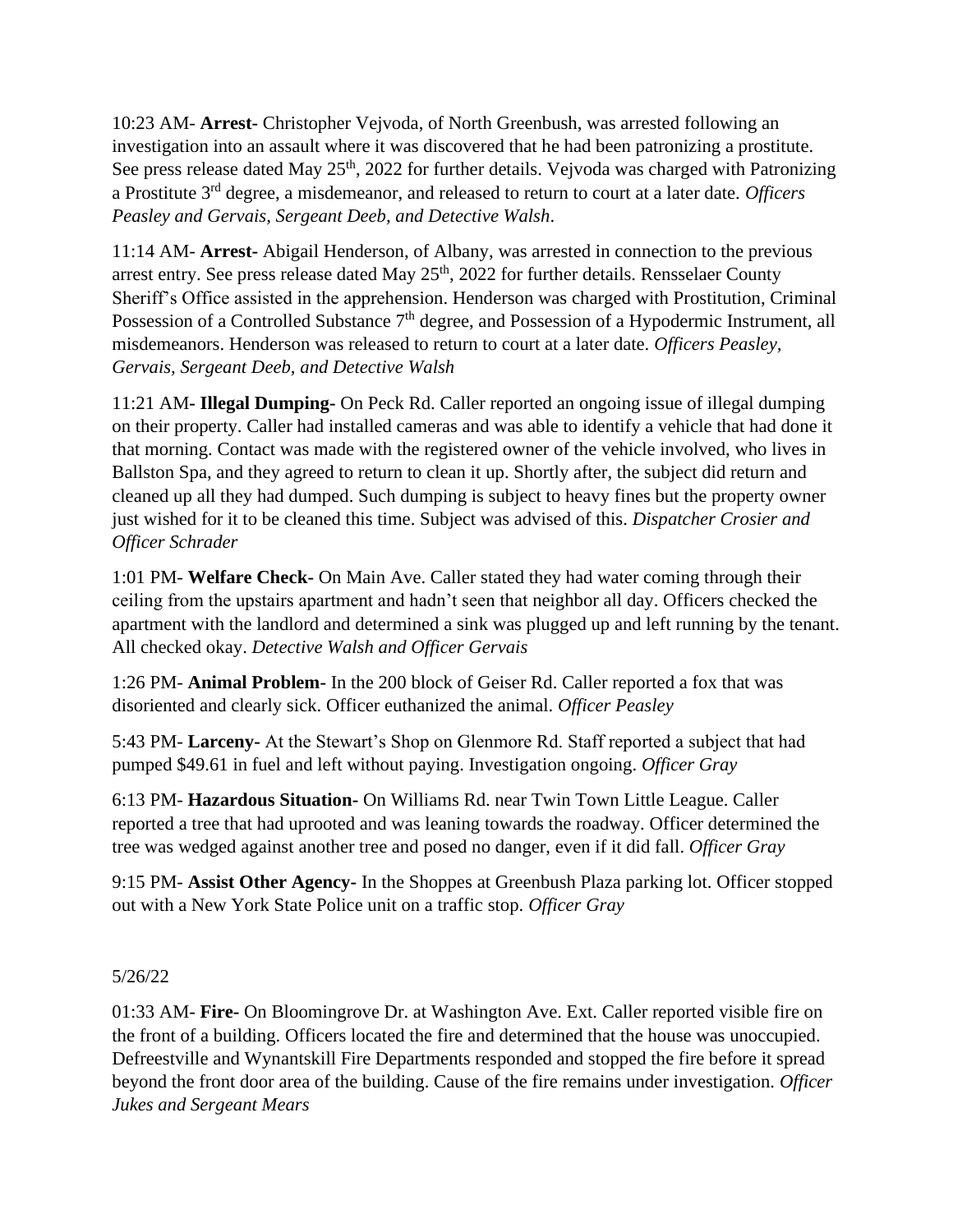11:16 AM- **Property Damage Auto Accident-** In the 500 block of Bloomingrove Dr. *Officers Peasley and Gervais*

11:49 AM- **Harassment-** At the station. A citizen wished to speak to an officer about an incident that had happened earlier that morning at Cumberland Farms. They reported that a former employee of the store went in and began yelling at them and the other employee about the circumstances of the termination. Corporate will issue a trespass order against the subject. *Officer Gervais*

2:28 PM- **Larceny-** At Ulta Beauty. Staff reported a theft that had occurred two weeks prior. Investigation ongoing. *Officer Schrader*

3:53 PM- **Larceny-** At Ulta Beauty. While taking the previous report, staff informed the officer of another incident that had occurred two days prior. Investigation ongoing. *Officer Schrader*

4:08 PM- **Suspicious Person-** At Wendy's. While investigating a report of a mulch fire, members of the Defreestville Fire Department witnessed a subject sleeping near the dumpsters in the rear of the building. Officer located the subject and checked on their welfare. The subject checked okay and left the area. *Sergeant Bourdeau*

5:20 PM- **Property Damage Auto Accident-** On Main Ave. at Atlantic Ave. *Sergeant Bourdeau and Officer Schrader*

5:48 PM- **Larceny-** At Home Depot. Staff reported two subjects that had left the store with backpacks full of merchandise that they hadn't paid for. Investigation ongoing. *Officer Schrader and Sergeant Bourdeau*

6:19 PM- **Harassment-** At 4 Paws Veterinary Clinic. Staff reported receiving multiple phone calls from an irate client who had made threats against staff and themselves. Troy PD was requested to check the welfare of the subject as they resided in Troy. They were to advise the subject to cease all contact with the veterinary clinic. *Sergeant Bourdeau*

8:03 PM- **Loud Noise-** On Forest Meadows Blvd. Caller reported hearing two loud explosions from an area north of their residence. Officer checked the area but didn't hear anything further and couldn't locate the source. *Officer Schrader*

8:53 PM- **Loud Noise-** On Brinker Dr. South. Officer heard fireworks somewhere in the area and attempted to locate the source. The area was checked but no further fireworks had gone off and the source was not located. *Officer Schrader and Sergeant Bourdeau*

9:23 PM- **Missing Person-** At the station. Vanderheyden reported a student that had left without permission. She was located and returned on 5/29/22. *Sergeant Bourdeau*

11:12 PM- **Suspicious Person-** On Bellemead St. Caller reported seeing youths in the area of an unoccupied house and was afraid they were going to try to break into it. NYSP unit assisted as they were in the area. Officers checked the area but did not locate anyone. *Officer Giddings*

11:51 PM- **Suspicious Person-** On Kuhl Blvd. Caller reported seeing a car drop off two males but didn't see where they went. Caller was concerned they could be breaking into cars. NYSP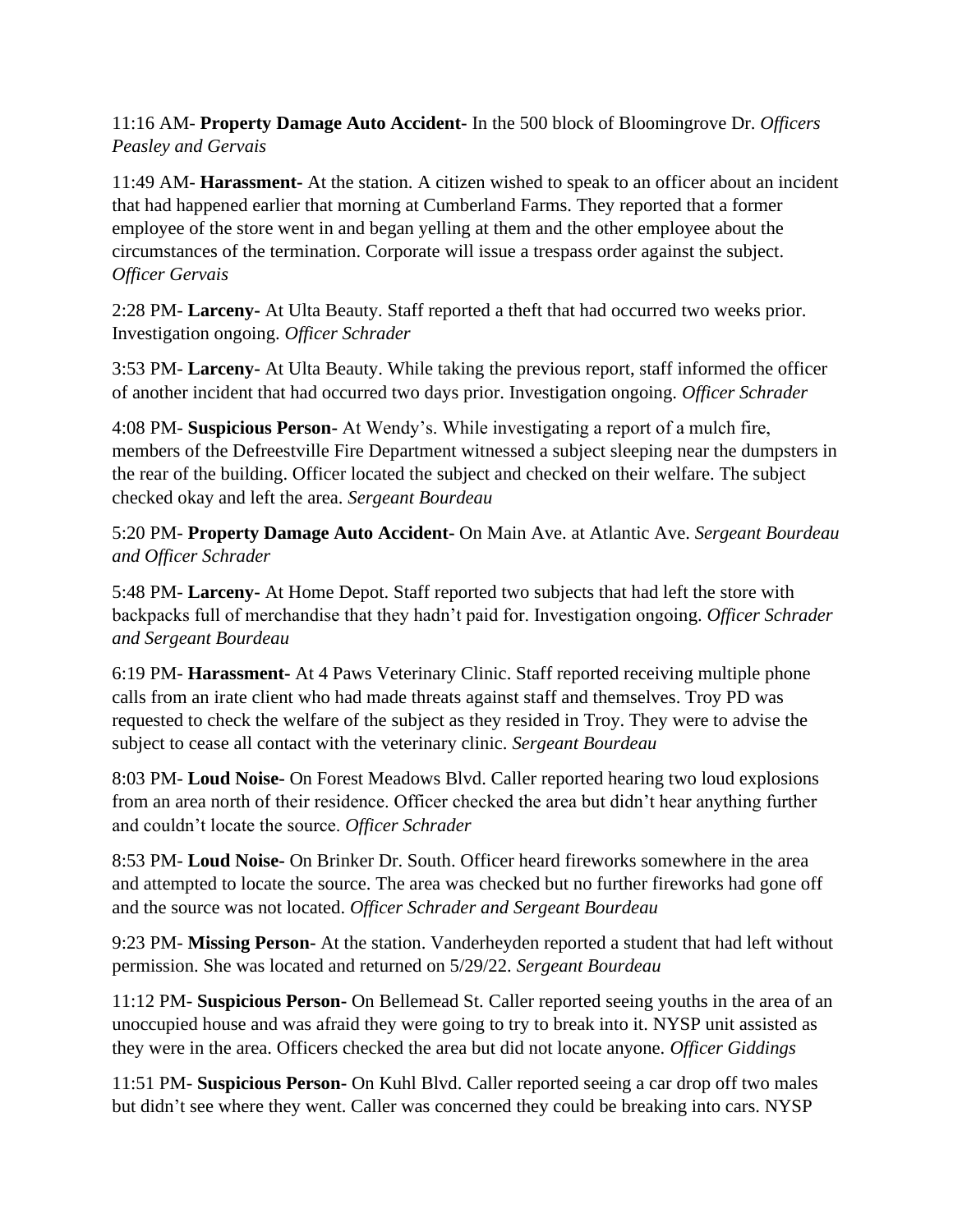unit assisted as they were still in the area. Officers checked the area but didn't locate the males or the vehicle. *Officer Giddings*

## 5/27/22

1:58 PM- **Suspicious Person-** On Kuhl Blvd. Caller stated there were two males in their yard when the officers were driving around earlier and just saw them again in the front yard. Officers checked the area but didn't locate the males. *Officers Giddings and Jukes*

7:31 AM- **Citizen Assist-** On Apple Tree Ln. The caller from earlier in the week regarding his water heater wished to speak to an officer about a family issue stemming from said water heater. *Sergeant Deeb*

8:43 AM- **Assist Other Agency-** Whiteview Rd at State Route 150. NYSP unit requested assistance with a traffic stop. *Officer Gervais*

3:22 PM- **Larceny-** At Ulta Beauty. Staff reported a female that had stolen about \$900 in perfume about 30 minutes prior. Investigation ongoing. *Officer Gray*

3:46 PM- **Citizen Assist-** In the 100 block of North Greenbush Rd. Caller reported having had their Tik Tok account hacked and was being blackmailed by the hacker. *Officer Gray*

3:50 PM- **Lockout-** In the Bloomingrove Veterinary Hospital parking lot. *Officer Schrader*

4:47 PM- **Larceny-** At Citgo. Staff reported a female that had pumped \$15 in fuel and left without paying. Investigation ongoing. *Officer Schrader*

5:39 PM- **Welfare Check-** In the 100 block of State Route 150. Caller reported an elderly woman walking that appeared disoriented. Prior to an officer arriving, a call was received from the woman's daughter who stated she had located her and brought her back home. *Officer Schrader*

7:28 PM- **Assist Other Agency-** In the Van Rensselaer Square parking lot. RCSO requested assistance with a traffic stop. *Officer Gray*

10:12 PM- **Suspicious Person-** At Twin Town Little League. Officer observed two subjects walking near the pavilion. Subjects checked okay. *Officer Gray*

#### 5/28/22

10:34 AM- **Found Property-** In the 400 block of Snyder's Lake Rd. Caller reported finding a wallet. Officer coordinated returning the item to the owner. *Sergeant Bourdeau*

10:48 AM- **Emotionally Distressed Person-** At Village Discount Wine and Liquor. Caller stated their family member sent a text that they were at this location. The family member had made threats to harm themselves to the caller. Officers tracked the subject down at the Holiday